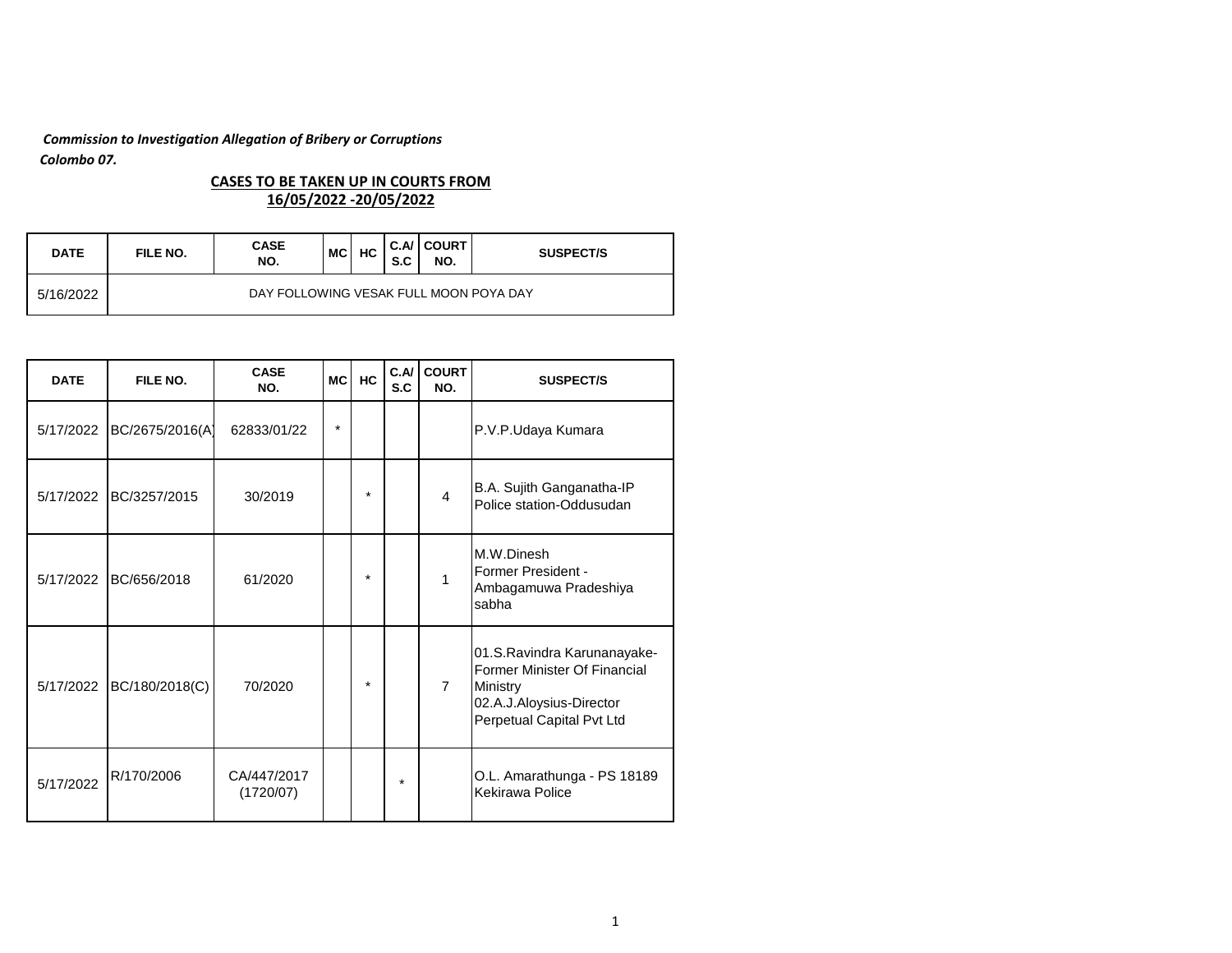| <b>DATE</b> | FILE NO.    | <b>CASE</b><br>NO.                     | <b>MC</b> | HC      | C.M<br>S.C | <b>COURT</b><br>NO. | <b>SUSPECT/S</b>                                                                                                                                                        |
|-------------|-------------|----------------------------------------|-----------|---------|------------|---------------------|-------------------------------------------------------------------------------------------------------------------------------------------------------------------------|
| 5/18/2022   | R/88/2011   | 2018/14                                |           | $\star$ |            | 3                   | K.K.A.D. Wijesinghe - Wild Life<br>Range Assistant<br>Range Forest Office - Kirioya                                                                                     |
| 5/18/2022   | R/15/2018   | 35/2020                                |           | $\star$ |            | 3                   | K.A.A. Weerathilaka - IP<br>Police Station-Seeduwa                                                                                                                      |
| 5/18/2022   | R/34/2016   | 113/2021                               |           | $\star$ |            | 5                   | W.A.Pushpakumara - IP<br>Police Station-Biyagama                                                                                                                        |
| 5/18/2022   | BC/719/2009 | 123/2021                               |           | $\star$ |            | 3                   | 1.K.H. Indrani Jayasinghe-<br>Accountant<br>2.S.A.D.A.Jayanthi<br>Thilakarathna-Ass.Secretery<br>3.M.D.K.Jayamanna-Member of<br>Tender<br>Department of Social Services |
| 5/18/2022   | R/47/2009   | CA84/2018<br>CA85/2018<br>(HC 1929/12) |           |         | $\star$    |                     | 1. I.M. Ranil Priyantha - Sanitory<br>Labourer<br>2. M. Thilakarathne - Labourer<br>Mahamodara Teach. Hospital                                                          |
| 5/18/2022   | R/36/2011   | CA362/2017                             |           |         | $\star$    |                     | L.Priyantha - Grama Niladhari<br>Aluthgama-ara                                                                                                                          |

| <b>DATE</b> | FILE NO.  | <b>CASE</b><br>NO. | <b>MC</b> | HC | S.C | <b>C.A/ COURT</b><br>NO. | SUSPECT/S                                                              |
|-------------|-----------|--------------------|-----------|----|-----|--------------------------|------------------------------------------------------------------------|
| 5/19/2022   | R/65/2013 | 2052/15            |           | ÷  |     | 5                        | S.G.M.P.M. Senanayaka -<br>Assessor<br><b>SL Insurance Corporation</b> |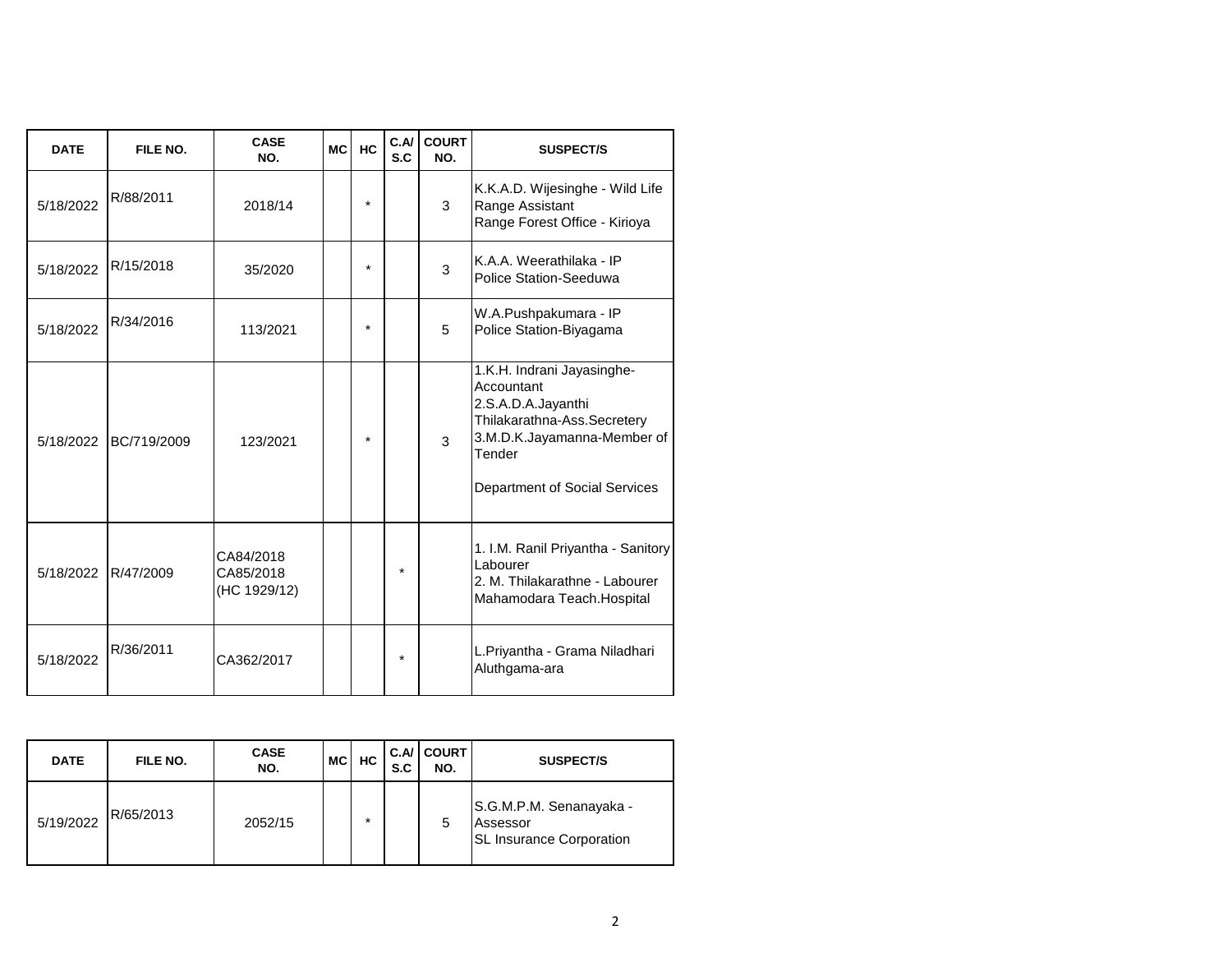| <b>DATE</b> | FILE NO.     | <b>CASE</b><br>NO.         | <b>MC</b> | HC      | C.A/<br>S.C | <b>COURT</b><br>NO. | <b>SUSPECT/S</b>                                                                                                                                                                                                                  |
|-------------|--------------|----------------------------|-----------|---------|-------------|---------------------|-----------------------------------------------------------------------------------------------------------------------------------------------------------------------------------------------------------------------------------|
| 5/19/2022   | R/05/2014    | 23/2017                    |           | $\star$ |             | $\overline{4}$      | 1. S.H. Gamini - PC<br>2. M.M.A.P. Thilakarathna - PC<br><b>Ethimale Police</b>                                                                                                                                                   |
| 5/19/2022   | R/37/2017    | 25/2018                    |           | $\star$ |             | $\overline{7}$      | <b>T.Nimal Pathmasiri</b><br>Grama Niladari - Athurugiriya                                                                                                                                                                        |
| 5/19/2022   | BC/1594/2017 | 02/2019                    |           | $\star$ |             | 3                   | W.U.Dayananda Alwis                                                                                                                                                                                                               |
| 5/19/2022   | R/36/2017    | 80/2021                    |           | $\star$ |             | 2                   | P.L.Sudath Padmalal - PS<br>25904                                                                                                                                                                                                 |
| 5/19/2022   | R/74/2017    | 114/2021                   |           | $\star$ |             | 1                   | 01.P.B.M.Wimalasena<br>Basnayake - Development<br>Officer<br>02.R.M.Deepani Nayana<br>Rathnayake - Secretory<br>Pradeshiya saba-Walapane                                                                                          |
| 5/19/2022   | R/92/2012    | CA/51-52/2019<br>(2008/14) |           |         | $\star$     |                     | 1. K.M.H.S. Kumara - Asst<br><b>Wildlife Ranger</b><br>2. K.P.D. Nishantha - Wildlife<br>Officer<br>3. H.P.G. Nandasena - Wildlife<br>Officer<br>4. L.T.W.J.R. Jayakody-Wildlife<br>Officer<br>Range Forest Office<br>Polonnaruwa |

| <b>DATE</b><br>FILE NO. | <b>CASE</b><br>NO. | МC | НC | ن.A/<br>◠<br>-<br> | <b>COURT</b><br>NO. | <b>SUSPECT/S</b> |
|-------------------------|--------------------|----|----|--------------------|---------------------|------------------|
|-------------------------|--------------------|----|----|--------------------|---------------------|------------------|